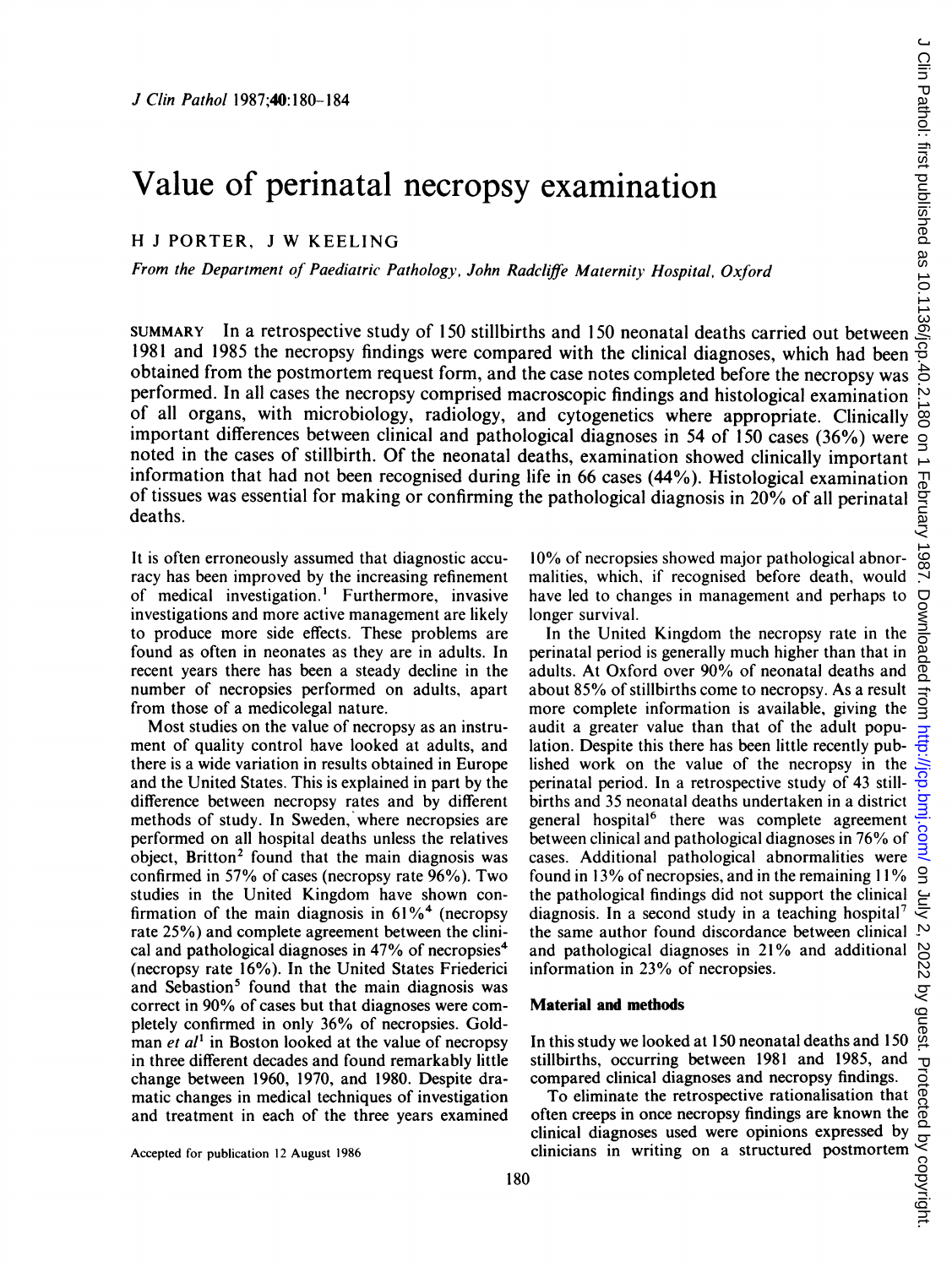## Value of perinatal necropsy examination

request form and in the case notes before necropsy was carried out. In all cases necropsy findings included gross and histological examination of all organs, with microbiology, radiology, and cytogenetics, where appropriate, because of the history of macroscopic findings.

The cases were classified into groups: (A) those where there was complete agreement between the clinical and pathological diagnoses; (B) those where there was disagreement; (C) and those where there was agreement on major problems but in which necropsy provided additional information. To determine the practical importance of the discrepancies found cases in groups B and C were further divided into those where there were implications for management of either the individual or unit, or where there were implications for counselling of parents contemplating future pregnancies, and those where pathological findings were without clinical importance at the present time.

We identified certain clinically important conditions for more detailed scrutiny. These were intraventricular haemorrhage and infection in neonatal deaths, intrauterine growth retardation (IUGR) in stillbirths, and major congenital anomaly in all perinatal deaths.

### Results

## **STILLBIRTHS**

In 60 of the 150 stillbirths (40%) there was complete agreement between the clinical and pathological diagnoses; most of these (40) were antepartum deaths with or without signs of asphyxia for which no underlying cause was found. Another major abnormality in this group was placental abruption ( $n = 13$ ). There was additional information from the necropsy in 51 cases (34%) and disagreement with the clinical diagnosis in

Table <sup>1</sup> Clinical v pathological diagnosis

|                        | Stillbirths $( %)$ | Neonatal deaths $(% )$ |
|------------------------|--------------------|------------------------|
| Agree                  | 60(40)             | 28 (19)                |
| Additional information | 51 (34)            | 99 (66)                |
| <b>Disagree</b>        | 39 (26)            | 23(15)                 |

### Table 2 Implications for clinical action

Table 3 Underdiagnosed major congenital anomalies

| <b>Stillbirths</b>                                                                   | Neonatal deaths                                                        |
|--------------------------------------------------------------------------------------|------------------------------------------------------------------------|
| Atrial septal defect, ventricular<br>septal defect, unilateral<br>pulmonary agenesis | Cystic dysplastic kidneys                                              |
| Potter's syndrome                                                                    | Cystic dysplastic kidneys,<br>hypoplastic lungs                        |
| Achondroplasia                                                                       |                                                                        |
| Transposition of great vessels                                                       | Complex cardiac anomalies                                              |
| Duodenal atresia                                                                     | Renal abnormalities, partial<br>anomalous pulmonary<br>venous drainage |

39 cases (26%) (table 1). Table 2 shows the numbers indicating implications for management, counselling, or both. Major congenital abnormalities were both underdiagnosed and overdiagnosed, as well as misdiagnosed (tables 3, 4, and 5).

Intrauterine growth retardation was missed clinically in 15 of the 150 stillbirths. Major placental infarction (20% or more of the placenta affected) was present in 15 of the cases in which pathological findings had implications for clinical management. Several of these comprised the same pregnancies in which IUGR had been missed. In the group with implications for counselling there were seven babies with cardiac anomalies and two each with hydrops fetalis, renal anomalies, and multiple abnormalities.

Histological examination of the tissues was required for diagnosis in 18 of the 90 cases (20%) where the necropsy findings did not completely agree with the clinical diagnosis. Eleven of the 18 fetuses were normally formed, and in nine of these the pathological abnormality was unsuspected infection. Three of the seven fetuses that were abnormal on gross examination had hydrops fetalis.

In total, there were implications for clinical action derived exclusively from necropsy information in 54 of 150 stillbirths (36%).

# NEONATAL DEATHS

There was agreement between the pathological and clinical diagnoses in 28 cases (19%), additional information was provided by the necropsy in 99 (66%), and there was disagreement in 23 (15%) (table 1). Where there was agreement, prematurity and its com-

|                           | <b>Stillbirths</b>               |                 | Neonatal deaths |                                  |                 |           |
|---------------------------|----------------------------------|-----------------|-----------------|----------------------------------|-----------------|-----------|
|                           | <b>Additional</b><br>information | <i>Disagree</i> | Total           | <b>Additional</b><br>information | <b>Disagree</b> | Total     |
| Management<br>Counselling |                                  |                 | ,               | 38                               |                 | 46        |
| Both<br>Neither<br>Total  | 20<br>J :                        | I O<br>39       | 36<br>90        | JL<br>99                         | 23              | 56<br>122 |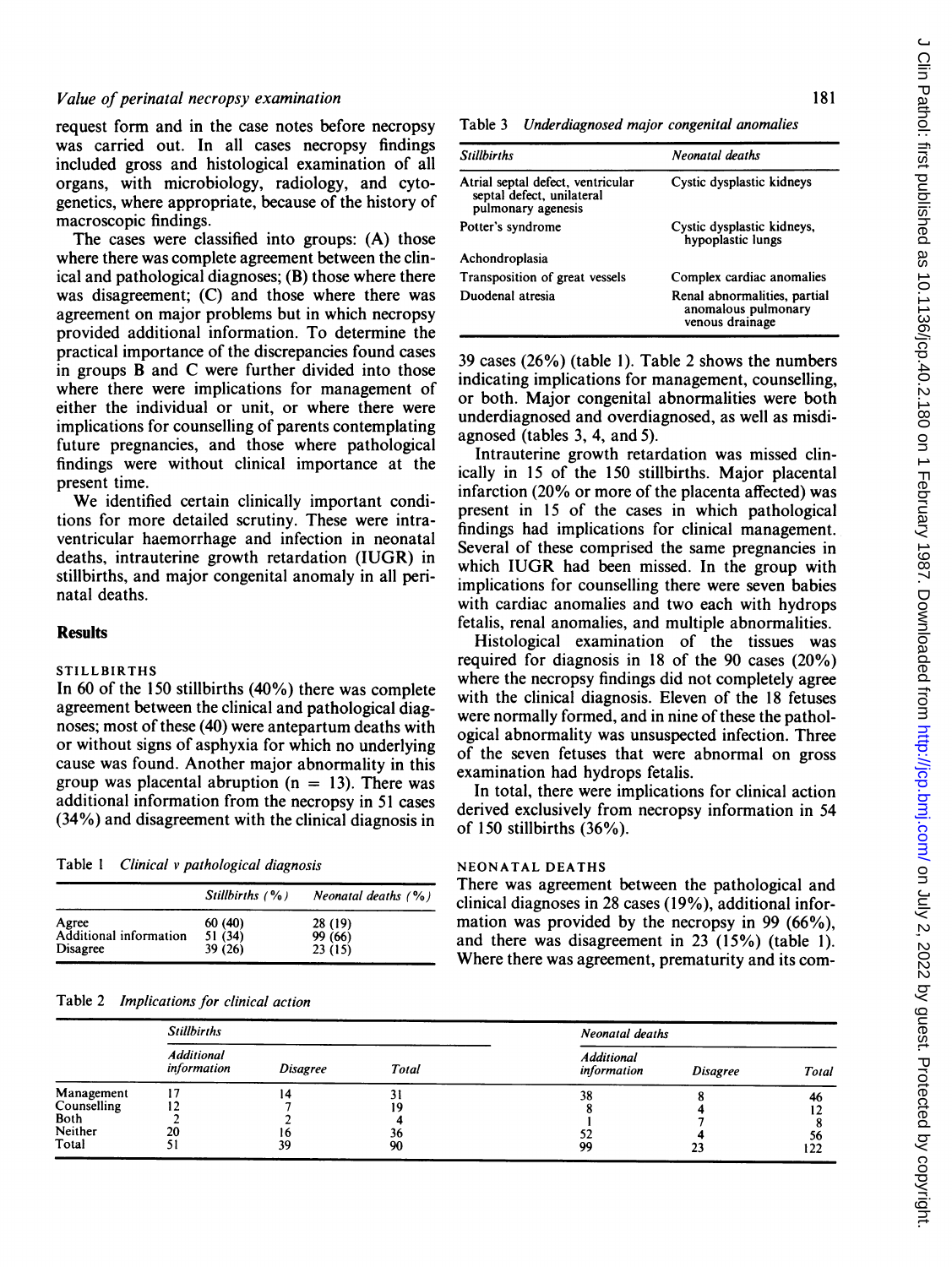Table 4 Misdiagnosed major congenital anomalies

| Clinical diagnosis                                          | Pathological diagnosis                         |  |
|-------------------------------------------------------------|------------------------------------------------|--|
| Stillbirths:                                                |                                                |  |
| Multiple abnormalities                                      | Amnion rupture sequence                        |  |
| Neonatal deaths:                                            |                                                |  |
| Osteogenesis imperfecta                                     | Achondrogenesis type II                        |  |
| Occipital encephalocoele, renal<br>abnormalities (2 cases)  | Meckel-Grüber syndrome                         |  |
| Cerebral haemorrhage                                        | Congenital primitive<br>neuroectodermal tumour |  |
| Phocomelia, rectal agenesis,<br>hypoplastic left lung, IUGR | <b>VACTERL</b> association                     |  |
| Trisomy 13                                                  | Pseudodicentric<br>isochromosome 18            |  |
| Cystic hygroma                                              | Congenital cervical<br>teratoma                |  |

Table 5 Overdiagnosed major congenital anomalies

| Clinical diagnosis                         | Pathological diagnosis                               |  |
|--------------------------------------------|------------------------------------------------------|--|
| Stillbirths:                               |                                                      |  |
| Hydrocephaly                               | Maceration                                           |  |
| Hydrops fetalis, ? Fallot's tetrad         | Maceration                                           |  |
| Hydrops fetalis                            | Maceration                                           |  |
| Neonatal deaths:                           |                                                      |  |
| Anomalous pulmonary venous<br>drainage     | Prematurity, pulmonary<br>oedema, and<br>haemorrhage |  |
| Congenital heart disease                   | Prematurity                                          |  |
| Cyanotic heart disease, hydrops<br>fetalis | Prematurity, hydrops<br>fetalis                      |  |
| Cyst of fourth ventricle                   | Prematurity and its<br>complications                 |  |
| Fetal abnormality                          | Prematurity                                          |  |

plications formed the largest group (15 cases or 10%), followed by major congenital anomalies (nine cases or 6%). Table 2 shows the figures for implications for management, counselling, or both, in B and C. As with the stillbirths, major congenital anomalies were underdiagnosed, overdiagnosed, and misdiagnosed  $(tables 3-5)$ .

Intraventricular haemorrhage was missed clinically in 13 babies and overdiagnosed in eight babies. In a further seven infants intraventricular haemorrhage was suspected but was not definitely diagnosed. Infection was missed or treatment started too late to be effective in 16 babies.

Histological examination was essential for the diagnosis in 25 of the 122 cases (20%) in groups B and C. Eighteen of the babies were normally formed, and in 13 of these the pathological diagnosis was unsuspected infection. In total, there were implications for clinical action derived exclusively from necropsy information in 66 of 1SQ neonatal deaths  $(44\%)$ .

#### **Discussion**

The justification for necropsy examination in adults is usually cited as medical audit, medical education, and

# Porter, Keeling

accurate death certification. These reasons apply equally for necropsies carried out in the perinatal period, but here additional information may be gained that is important for management of future pregnancies. With the fall in perinatal mortality rates there has been a relative increase in the number of deaths due to major chromosomal and congenital abnormalities, and the accurate diagnosis of these disorders is extremely important for the parents and siblings of a baby who has died. In some cases the information is relevant for counselling more distant relatives.

As would be expected, the necropsy showed less extra information about stillborn babies than neonatal deaths due to the considerable number of antepartum deaths with signs of asphyxia-but where the pathologist could find no underlying cause. Most pathologists and obstetricians believe that it is a waste of time to perform necropsies on macerated stillbirths. A recent survey of necropsies on macerated stillbirths carried out over 10 years in Oxford showed pathological abnormalities in 70 of 220 (32%) normally formed fetuses and in 114 (52%) of their placentae. In the same period 33 (15%) macerated stillbirths had major malformations.<sup>8</sup> The value of performing these necropsies is shown by a case in the present study of a fetus with hydrocephaly. Discovery of multiple cardiac rhabdomyomata prompted careful study of the fixed brain, which was poorly preserved due to maceration and hydrocephaly. This was rewarded by finding a tuber characteristic of tuberous sclerosis, a condition that often occurs as a result of a spontaneous mutation but is inherited in an autosomal dominant fashion, and signs in the parents may be found only after a deliberate search.

Of the major congenital abnormalities that were not identified until necropsy, a case of achondroplasia and a baby with Potter's syndrome might have been diagnosed prenatally with high resolution ultrasound scanning at the appropriate gestation. The other malformations, however, would have been difficult to pick up, even if they had been specifically sought, and necropsy was clearly an essential investigation in these cases. The overdiagnosis in macerated stillbirths of  $\mathcal{D}$ both hydrocephaly and hydrops fetalis due to deformation of the head or accumulation of fluid after death are well known pitfalls for those unfamiliar with the changes that occur after fetal death. Early amnion rupture sequence causes a bizarre collection of a<br>unusual major abnormalities in the fetus, and it is the  $\frac{65}{11}$ unusual major abnormalities in the fetus, and it is the asymmetrical distribution and combination of abnormalities which suggest the diagnosis, even when amniotic bands have disappeared. In this case obvious external abnormalities were noted at delivery, but asymmetrical distribution and combination of abnor-<br>malities which suggest the diagnosis, even when  $\frac{1}{100}$ <br>amniotic bands have disappeared. In this case obvious  $\frac{1}{100}$ <br>external abnormalities were noted at delive recurrence is almost negligible, so accurate diagnosis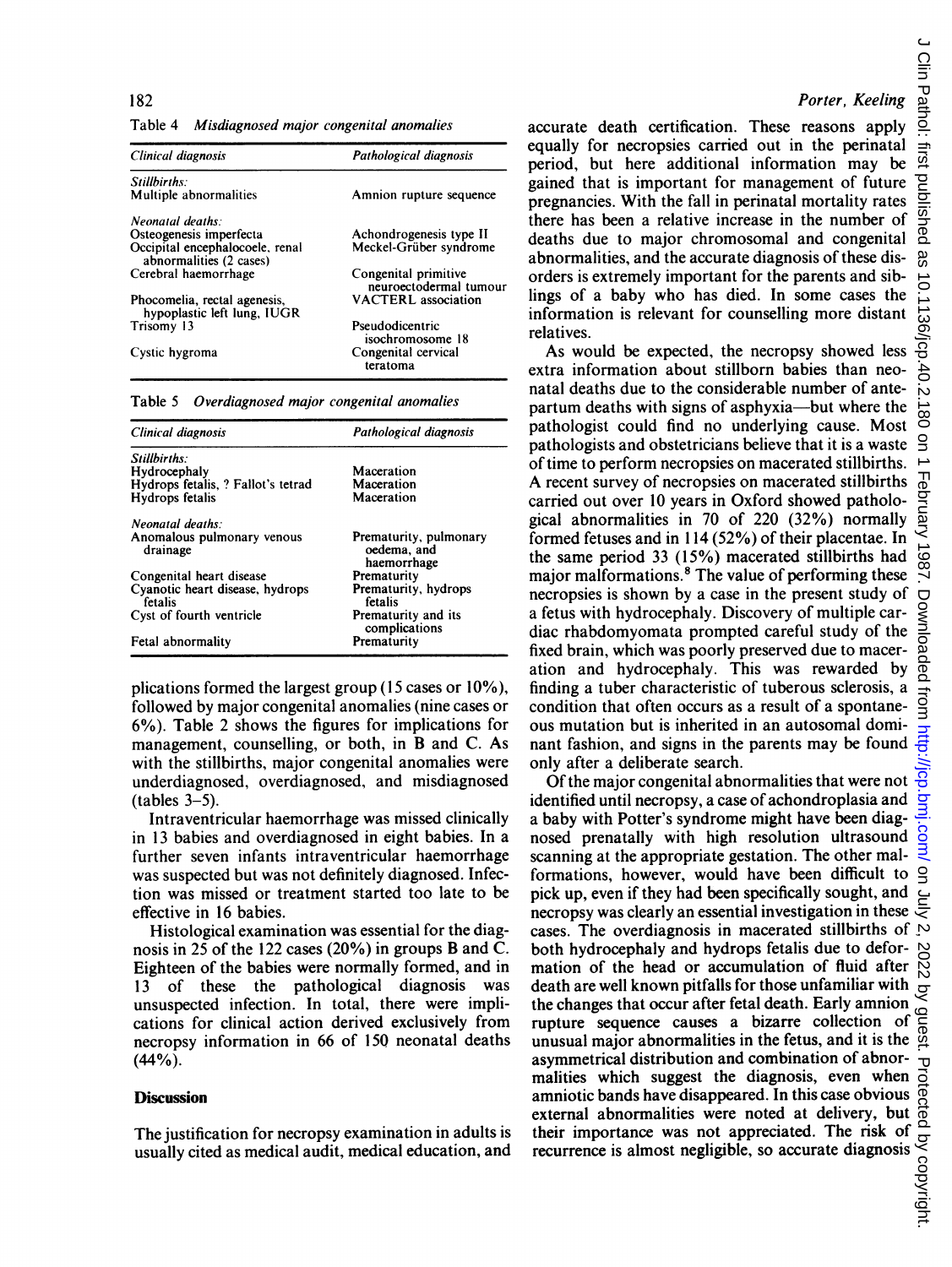#### Value of perinatal necropsy examination

is necessary for correct counselling of the parents.

Of the stillbirth necropsies with implications for management, intrauterine growth retardation was missed in 15 pregnancies (10% of stillbirths). This is an important obstetric complication associated with intrauterine death and neonatal problems and may recur in subsequent pregnancies.<sup>9</sup> In several of these major placental infarction was present as well; this was also found in other cases in the absence of IUGR.

Mueller et  $al^{10}$  proposed a protocol for making perinatal necropsies more cost effective. They recommended that histological examination should not be undertaken on all cases, and in particular, that it added little to the information gained from gross examination when the fetus was normally formed. In non-immunological hydrops fetalis they recommended karyotyping but not histological assessment. In this study the pathological diagnosis was partly or wholly reached after histological examination of the tissues in 20% of stillbirths, and histology was helpful in almost twice as many normally formed fetuses as in those that were abnormal on gross examination.

Three of the seven abnormal looking fetuses were hydropic; histological examination elucidated the underlying cause when a cardiac conduction system abnormality, cardiac rhabdomyomata, and myocarditis were identified.

Of the normally formed fetuses, unsuspected infection was the predominant pathological finding. Mueller et  $al^{10}$  recommended bacterial culture in all perinatal deaths, although infections due to viruses and fungi would go undetected. Although specific organisms are only occasionally identified histologically, the method is less unreliable than culture for the unequivocal demonstration of infection.

Of the neonatal deaths, complete disagreement between the clinical and pathological diagnoses occurred less often than it did among stillbirths. Additional information, however, was provided more often by necropsy, and in almost half the neonatal deaths there were positive implications for clinical management.

In retrospect, all the major congenital abnormalities that were missed could have been diagnosed during life had the right equipment and expertise been available at the right time. Total anomalous pulmonary venous drainage is a notoriously difficult diagnosis to make clinically, and pulmonary oedema and haemorrhage were overinterpreted in one case in the present study. The remaining four babies in which a major congenital abnormality was overdiagnosed were all premature but normally formed. Both the VACTERL association (vertebral anal cardiac tracheoesophageal radial or limb defect) and pseudodicentric isochromosome 18 could have been diagnosed during life had the babies lived long enough for the appropriate investigations to be performed. One of the babies with Meckel-Grüber syndrome had post-axial polydactyly of both hands and feet, which, in addition to the encephalocoele and renal abnormalities, made the diagnosis certain. In the remaining discrepant cases histological examination was required to make or confirm the diagnosis. Included in this group was a baby with a cerebral congenital primitive neuroectodermal tumour, which was clinically unsuspected and not identified during gross necropsy. Ultrasound scan of the baby's head had suggested an unusual cerebral haemorrhage; considerable haemorrhage had occurred within the very vascular tumour.

Ultrasound equipment for scanning the heads of premature babies for intraventricular haemorrhage became available in Oxford at about the beginning of the study. Until the medical staff had gained sufficient experience with it to make confident diagnoses, however, such results were not recorded in the case notes, and opinions expressed concerning intraventricular haemorrhage were made only on clinical grounds. Ultrasound scanning was not in routine use in Oxford until halfway through the study, and some hospitals in the region still do not have this facility. It is not surprising that intraventricular haemorrhage was missed in 13 babies, overdiagnosed in eight babies, and suspected but not firmly diagnosed in seven. These findings underline the need for such equipment to be available in all special and intensive care nurseries so that appropriate management can be started immediately.

Of the neonatal deaths, histological examination was essential for diagnosis in 20% of cases where this was changed or completed by necropsy. In common with the stillbirth group, histological examination was required for diagnosis in twice as many normally formed babies as malformed babies, showing unsuspected infection in most cases. Of the malformed babies, two had fetal hydrops; one due to cerebral arteriovenous malformation and the other to multiple hepatic vascular harmartomata.

This study has shown that necropsy completed or changed the clinical diagnosis in 212 of 300 perinatal deaths (70%) and that in 120 (40%) of the cases information obtained at necropsy was clinically important. In the 30% of cases in which such information did not affect clinical management or counselling it is, of course, still important for audit, education, and accurate death certification. Mueller *et al*<sup>10</sup> suggested that Potter's syndrome was the only indication for routine histological examination; this study has shown its value in 20% of perinatal deaths, two thirds of this group being normally formed babies. If histological examination is done only in selected cases then much useful information will be missed. Standard sampling